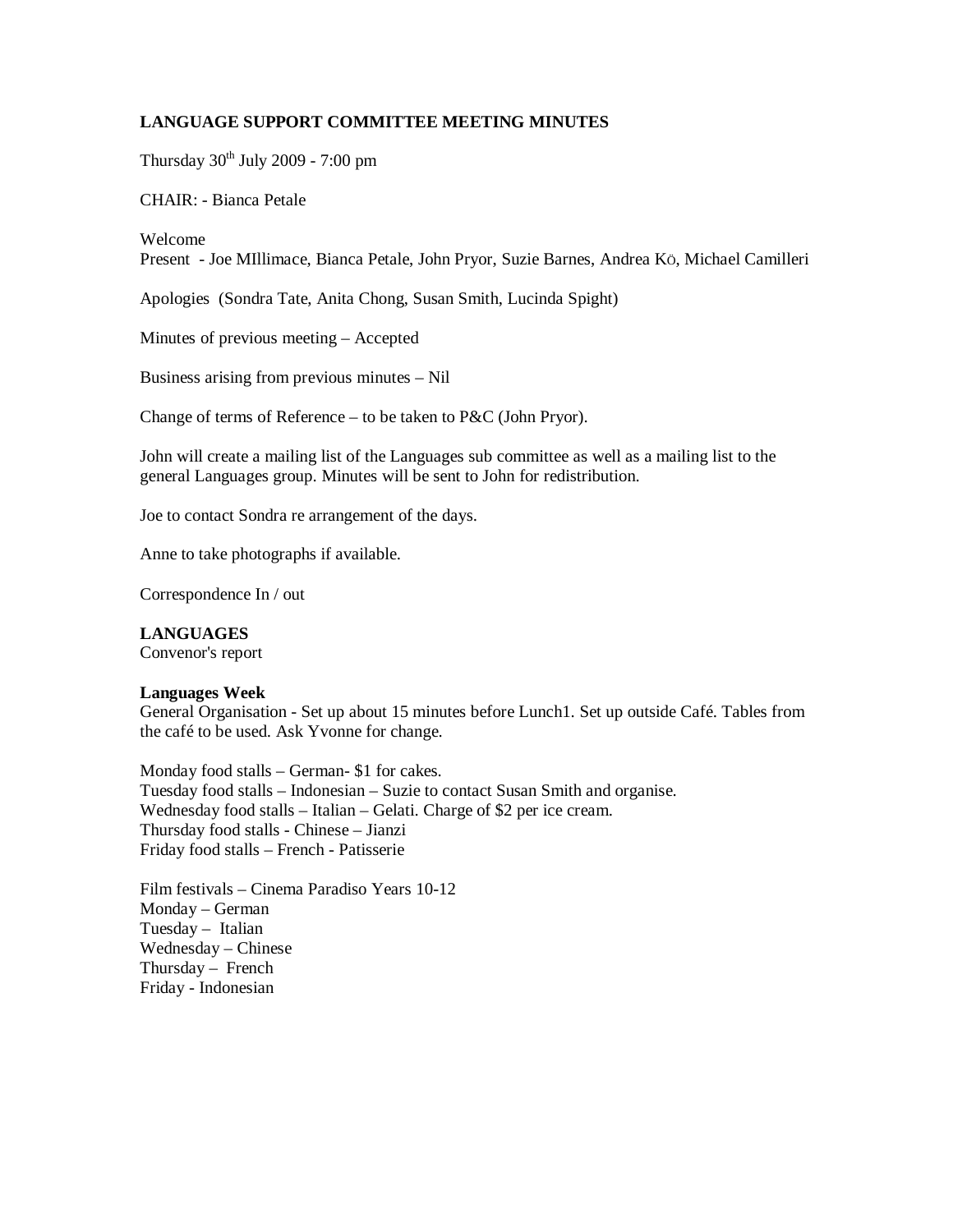#### **Italian Incursion**

80 students from Coolbinia PS joined 130 MLSHS students to watch the Matto Pancetta with the Language and Drama teachers. This was a very enjoyable performance appreciated by both staff and students.

## **Exchange Students** (French, German, Italian, Japanese)

Many exchange students are currently placed at MLSHS. Need to bring them together and identify them to staff and other students. Need to establish a procedure for exchange students.

## **Indonesian Language Tour**

James and Anita will lead a group of students to Malaysia for two weeks in September holidays.

#### **Chinese Language Competition**

Giorgio Beames will be accompanied to China representing Australia in a Speech competition. Anita is leading the Australian contingent. in the international competition.

#### **Italian Language Tour 2010**

Next meeting Wednesday  $12<sup>th</sup>$  August. A lot of interest is being shown. Letter of 300 words by students to be submitted as precursor to submission process to identify students. At this stage, 20 students is aimed for.

#### **Language Competitions**

ALC - Australian Language Certificates run by ACER - Listening and Viewing Test. Dante Examinations test - Saturday  $1<sup>st</sup>$  August. Alliance Francaise.

Concept of organizations to support a trip for students to excel.

**WAATI Logo** – Italian logo available.

# **LANGUAGES – GATE**

President's report

## **Gate Club day – Exchange Students**

Information from exchange students and develop questions from the information which the students will then need to answer.

Bring people from the community to interact with students in their language.

## **LOGO competition**

\$25 to each winner. John Pryor to detail the graphics for the Languages logo. To be presented at Assembly.